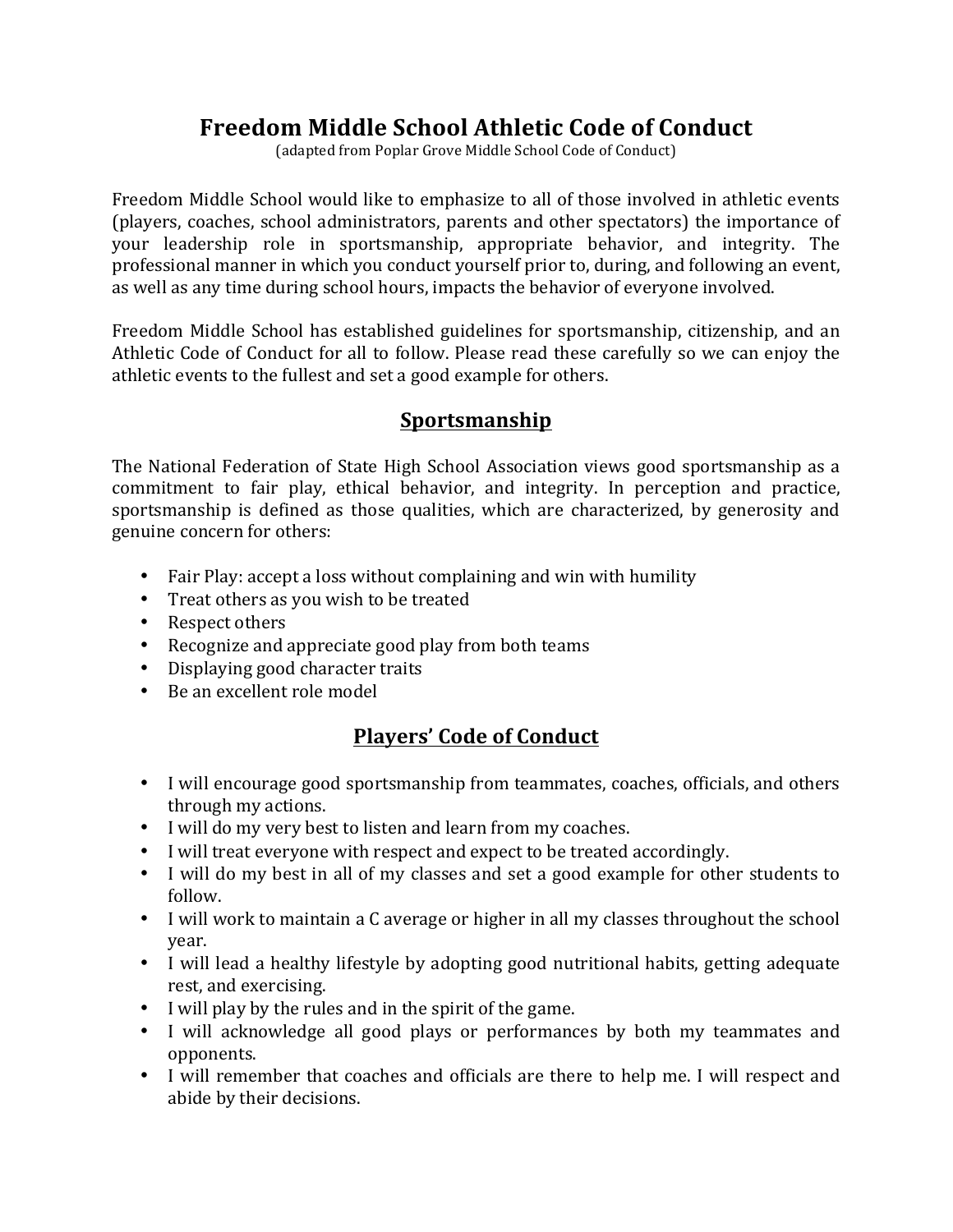• Any form of hazing or bullying will not be tolerated and will be grounds for immediate dismissal from the team.

## **Coaches' Code of Conduct**

- I will place the emotional and physical well-being of the players ahead of any personal desire to win.
- I will do my best to provide a safe playing environment for the players.
- I will lead by example in demonstrating fair play and sportsmanship to all players.
- I will ensure that all athletes get equal instruction, support, and opportunities.
- I will not make demeaning statements to the athletes for making mistakes or performing poorly.
- I will remember that they play to have fun and should be encouraged, which will help them gain self-confidence.
- I will remember that the athletes need a coach they can respect and give praise when appropriate.
- I will obtain proper training and continue to upgrade my coaching skills.

# **Parents' Code of Conduct**

- I will encourage good sportsmanship by demonstrating positive support for all players, coaches, and officials at every game and practice.
- I will place the emotional and physical well-being of my child ahead of a personal desire to win.
- I will support coaches and officials working with my child to promote a positive and enjoyable experience.
- I will do my best to make participating in athletics fun for my child.
- I will encourage my child to show respect and display excellent sportsmanship traits to all.
- I will remember that the game is for athletes and not the adults.
- I will do my best to assist the coaches and school when help or volunteers are needed.

## Parents' Role in Interscholastic Athletics:

#### **Communicating with your Children**

- Make sure your children know that you appreciate their efforts regardless of the score. Be the one in the stands they can look to for positive reinforcement.
- Be honest about your child's athletic ability, competitive attitude, and sportsmanship.
- Do not relive your athletic life through your child in a way that creates pressure. Athletic children need their parents. If the child is comfortable with you regardless of the outcome of the game, then they will enjoy participating in athletics.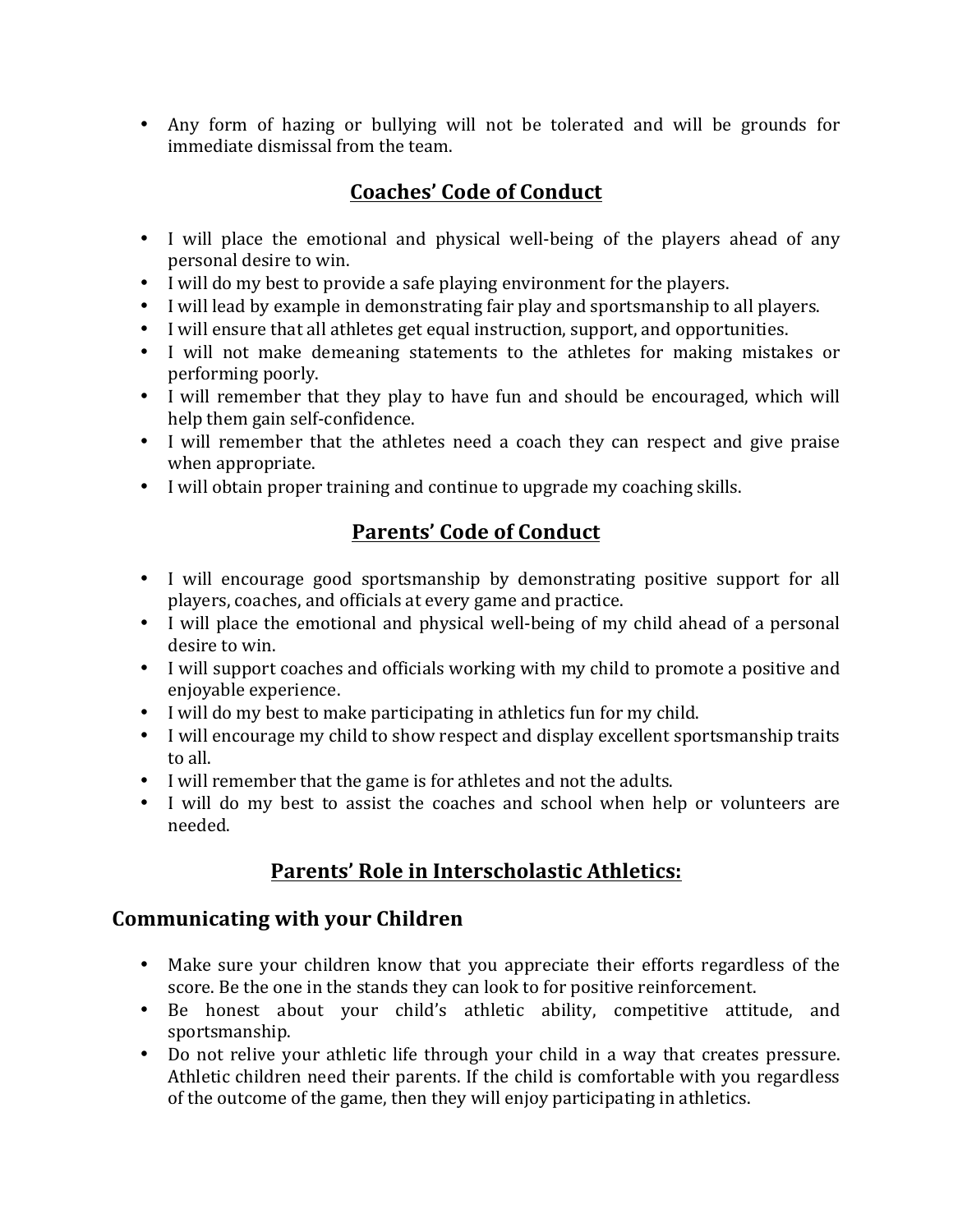- Do not compare skill, courage, or attitude of your child with other players on the team.
- Teach them to enjoy the thrill of competition and working to improve their skills and attitudes.

## **Communication Parents Should Expect from the Coach:**

- Expectations the coach has for all of the players
- Schedules for practices and games (please note: schedules for practices and games are subject to change, even at the last minute)
- Team requirements
- Discipline procedures, which affect your child's participation
- What role parents play to help the coach or team...i.e. volunteer, transportation, fundraising, or help with tournaments

## **Communication Coaches Should Expect from Parents:**

- Concerns expressed directly to the coach
- Phone number(s) and/or email(s) to use in an emergency, or if there is a last-minute change in scheduling
- Notification of any schedule conflicts well in advance
- Illness and/or injuries of your child

## **Appropriate Concerns to Discuss with Coaches:**

- The treatment of your child, mentally and physically
- Areas and ways to help your child personally improve
- Concerns about your child's behavior

## **Issues NOT Appropriate to Discuss with Coaches:**

- Playing time
- Team strategy
- Other players on the team

## **Procedure to Follow if You Have a Concern to Discuss with a Coach:**

- Call or email the coach to set up an appointment
- If the coach cannot be reached, call the Athletic Directors, Adam Demonbreun or Jackie Johnson, to set up a meeting place and time
- It is important not to confront a coach before or after a contest or practice. **These are emotional times for parents and coaches and are not wise times to make an attempt toward a resolution of a problem.**